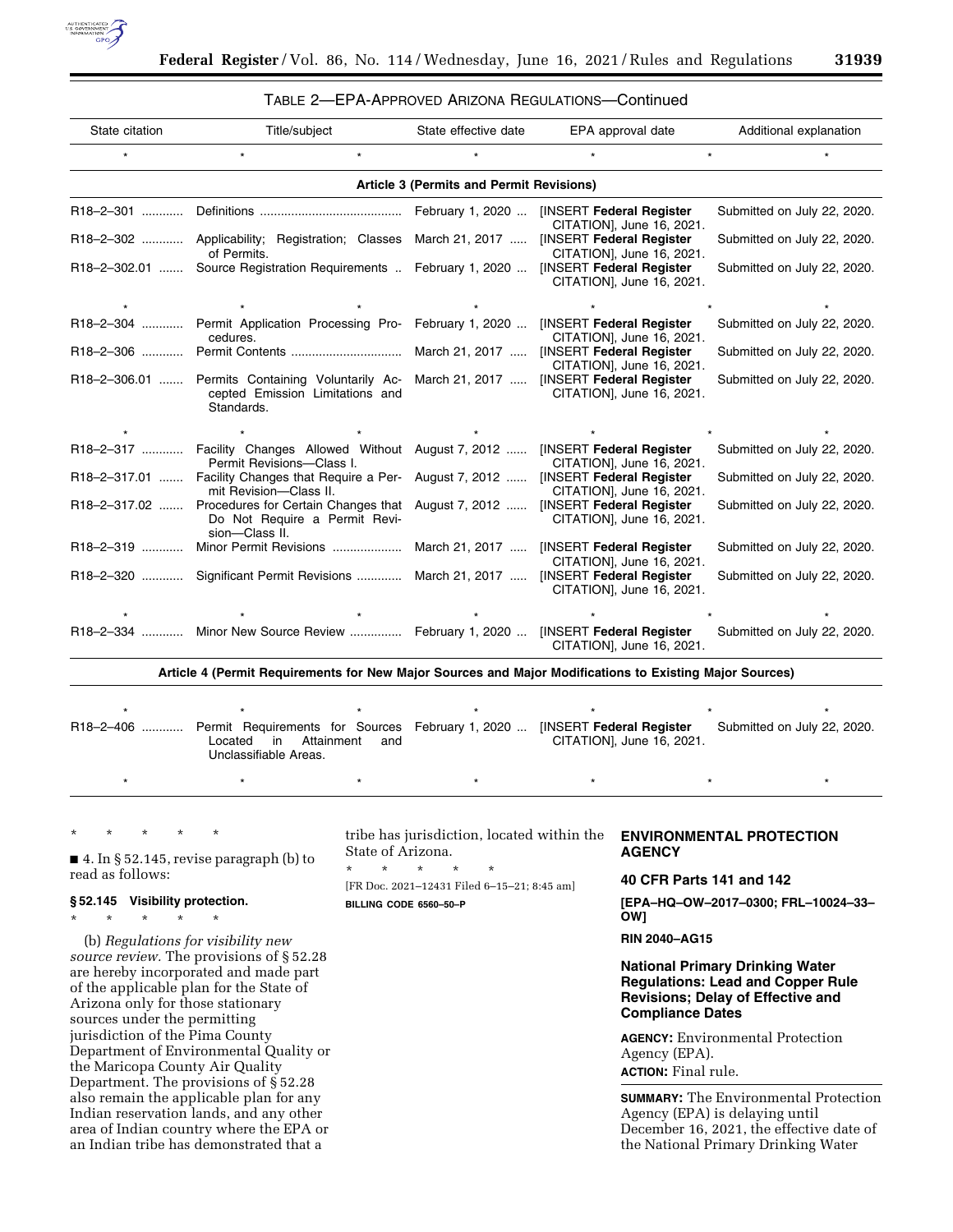Regulations: Lead and Copper Rule Revisions (LCRR), which was published in the **Federal Register** on January 15, 2021. EPA is also delaying the January 16, 2024 compliance date established in the LCRR to October 16, 2024. The delay in the effective date is consistent with presidential directives issued on January 20, 2021, to the heads of Federal agencies to review certain regulations, including the LCRR. The delay will allow sufficient time for EPA to complete its review of the rule in accordance with those directives and conduct important consultations with affected parties. The delay in the compliance date of the LCRR ensures that any delay in the effective date will not reduce the time provided for drinking water systems and primacy states to take actions needed to assure compliance with the LCRR.

**DATES:** *Effective date:* This final rule is effective December 16, 2021.

*Delayed effective date:* As of June 16, 2021, the effective date of the final rule published on January 15, 2021, at 86 FR 4198, and then delayed in a rule published March 12, 2021, at 86 FR 14003, is furthered delayed until December 16, 2021.

*Compliance date:* The compliance date for the final rule published on January 15, 2021, at 86 FR 4198, is delayed until October 16, 2024.

**ADDRESSES:** EPA has established a docket for this action under Docket ID No. EPA–HQ–OW–2017–0300. All documents in the docket are listed on the *<https://www.regulations.gov>* website. Although listed in the index, some information is not publicly available, *e.g.,* confidential business information (CBI) or other information whose disclosure is restricted by statute. Certain other material, such as copyrighted material, is not placed on the internet and will be publicly available only in hard copy form. Publicly available docket materials are available electronically through *[https://](https://www.regulations.gov)  [www.regulations.gov.](https://www.regulations.gov)* 

# **FOR FURTHER INFORMATION CONTACT:**

Jeffrey Kempic, Standards and Risk Management Division, Office of Ground Water and Drinking Water, U.S. Environmental Protection Agency, 1200 Pennsylvania Ave NW, Mail Code 4607M, Washington, D.C. 20460; telephone number: (202) 564–4880 (TTY 800–877–8339); email address: *[kempic.jeffrey@epa.gov.](mailto:kempic.jeffrey@epa.gov)* For more information visit *[https://www.epa.gov/](https://www.epa.gov/dwreginfo/lead-and-copper-rule)  [dwreginfo/lead-and-copper-rule.](https://www.epa.gov/dwreginfo/lead-and-copper-rule)* 

**SUPPLEMENTARY INFORMATION:** 

#### **I. Purpose of the Regulatory Action**

On January 15, 2021, EPA published in the **Federal Register** the ''National Primary Drinking Water Regulation: Lead and Copper Rule Revisions'' (86 FR 4198) (LCRR) with an effective date of March 16, 2021, and a compliance date of January 16, 2024. On January 20, 2021, President Biden issued the ''Executive Order on Protecting Public Health and the Environment and Restoring Science to Tackle the Climate Crisis.'' (86 FR 7037, January 25, 2021) (Executive Order 13990). Section 1 of Executive Order 13990 states that our nation has an abiding commitment to empower our workers and communities; promote and protect our public health and the environment; and conserve our national treasures and monuments, places that secure our national memory. Where the Federal Government has failed to meet that commitment in the past, it must advance environmental justice. In carrying out this charge, the Federal Government must be guided by the best science and be protected by processes that ensure the integrity of Federal decision-making. It is, therefore, the policy of the Administration to listen to the science, to improve public health and protect our environment, to ensure access to clean air and water, to limit exposure to dangerous chemicals and pesticides, to hold polluters accountable, including those who disproportionately harm communities of color and low-income communities, to reduce greenhouse gas emissions, to bolster resilience to the impacts of climate change, to restore and expand our national treasures and monuments, and to prioritize both environmental justice and the creation of the wellpaying union jobs necessary to deliver on these goals. Section 2 of Executive Order 13990 directs the heads of all Federal agencies to immediately review regulations that may be inconsistent with, or present obstacles to, the policy set forth in Section 1 of Executive Order 13990. The January 20, 2021 White House ''Fact Sheet: List of Agency Actions for Review,'' identified the LCRR as an agency action to be reviewed in conformance with Executive Order 13990 (*[https://](https://www.whitehouse.gov/briefing-room/statements-releases/2021/01/20/fact-sheet-list-of-agency-actions-for-review/) [www.whitehouse.gov/briefing-room/](https://www.whitehouse.gov/briefing-room/statements-releases/2021/01/20/fact-sheet-list-of-agency-actions-for-review/) [statements-releases/2021/01/20/fact](https://www.whitehouse.gov/briefing-room/statements-releases/2021/01/20/fact-sheet-list-of-agency-actions-for-review/)[sheet-list-of-agency-actions-for-review/](https://www.whitehouse.gov/briefing-room/statements-releases/2021/01/20/fact-sheet-list-of-agency-actions-for-review/)*).

In conducting its review, EPA will carefully consider the concerns raised by stakeholders, including disadvantaged communities that have been disproportionately impacted, states that administer national primary drinking water regulations, consumer

and environmental organizations, water systems, and other organizations.

Stakeholders have a range of concerns about the LCRR. For example, a primary source of lead exposure in drinking water is lead service lines. Stakeholders have raised concerns that despite the significance of this source of lead, the LCRR fails to require, or create adequate incentives, for public water systems to replace all of their lead service lines. In addition, stakeholders have raised concerns that portions of many lead service lines are privately owned and disadvantaged homeowners may not be able to afford the cost of replacing their portion of the lead service line and may not have this significant source of lead exposure removed if their water system does not provide financial assistance. Other stakeholders have raised concerns regarding the significant costs public water systems and communities would face to replace all lead service lines. Based upon information from the Economic Analysis for the Final Lead and Copper Rule, EPA estimates that there are between 6.3 and 9.3 million lead service lines nationally and the cost of replacing all of these lines is between \$25 and \$56 billion.

Another key element of the LCRR relates to requiring public water systems to conduct an inventory of lead service lines so that systems know the scope of the problem, can identify potential sampling locations, and can communicate with households that are or may be served by lead service lines to inform them of the actions they may take to reduce their risks. Some stakeholders have raised concerns that the LCRR's inventory requirements are not sufficiently rigorous to ensure that consumers have access to useful information about the locations of lead service lines in their community. Other stakeholders have raised concerns that water systems do not have accurate records about the composition of privately owned portions of lead service lines and also concerns about public water systems publicly releasing information regarding privately owned property.

A core component of the LCRR is maintaining an ''action level'' of 15 parts per billion (ppb), which serves as a trigger for certain actions by public water systems such as lead service line replacement and public education. The LCRR did not modify the existing lead action level but established a 10 ppb ''trigger level'' to require public water systems to initiate actions to decrease their lead levels and take proactive steps to remove lead from the distribution system. Some stakeholders support this new trigger level, while others argue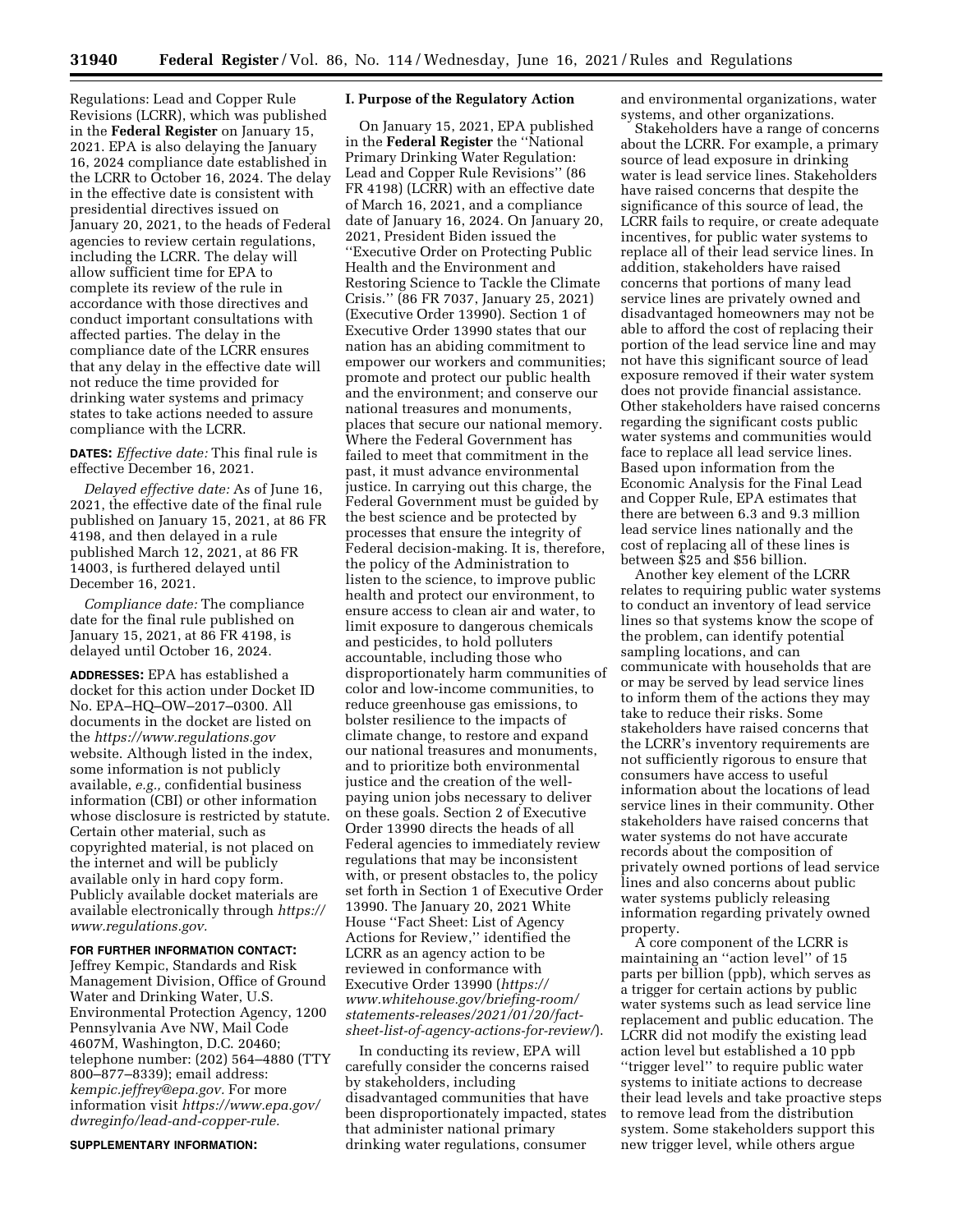that EPA has unnecessarily complicated the regulation. Some stakeholders suggest that the agency should eliminate the new trigger level and instead lower the 15 ppb action level.

Some stakeholders have indicated that the agency has provided too much flexibility for small water systems and that it is feasible for many of the systems serving 10,000 or fewer customers to take more actions to reduce drinking water lead levels than those actions under the LCRR. Other stakeholders have highlighted the limited technical, managerial, and financial capacity of small water systems and support the flexibilities provided by the LCRR to all of these small systems.

Stakeholders have divergent views of the school and childcare sampling provisions of the LCRR; some believe that the sampling should be more extensive, while others do not believe that community water systems should be responsible for provisions and that such a program would be more effectively carried out by the school and childcare facilities.

Finally, some stakeholders have expressed concerns that the agency did not provide adequate opportunities for a public hearing and did not provide a complete or reliable evaluation of the costs and benefits of the proposed LCRR.

In addition, the LCRR has been challenged in court by the Natural Resources Defense Council, Newburgh Clean Water Project, NAACP, Sierra Club, United Parents Against Lead, and the Attorneys General of New York, California, Illinois, Maryland, Minnesota, New Jersey, Oregon, Pennsylvania, Wisconsin, and the District of Columbia. Those cases have been consolidated in *Newburgh Clean Water Project, et al.* v *EPA,* No. 21–1019 (D.C. Cir.). EPA also received a letter on March 4, 2021, from 36 organizations and 5 individuals requesting that EPA suspend the March 16, 2021 effective date of the LCRR to review the rule and initiate a new rulemaking. EPA also received a letter on February 4, 2021, from the American Water Works Association requesting that EPA not delay the rule.

Consistent with Executive Order 13990 and the Memorandum for the Heads of Executive Departments and Agencies titled, ''Regulatory Freeze Pending Review'' (86 FR 7424, January 28, 2021), EPA decided to review the LCRR. EPA published a final rule on March 12, 2021 (86 FR 14003), which provided for a short delay of the LCRR's effective date from March 16, 2021 to June 17, 2021, to allow the agency to

seek comment on a separate proposal, also published on March 12, 2021 (86 FR 14063), to extend the effective date further to December 16, 2021. EPA explained that the further delay was needed to allow the agency adequate time to conduct a thorough review of the complex set of LCRR requirements and to assess whether the regulatory changes are inconsistent with, or present obstacles to, the policy set forth in Section 1 of Executive Order 13990, and to consult with stakeholders, including those who have been historically underserved by, or subject to discrimination in, Federal policies and programs prior to the LCRR going into effect. In the proposal, EPA also sought comment on an extension of the compliance dates by nine months from January 16, 2024, to September 16, 2024.

The LCRR's effective date (*i.e.,* when the rule is codified into the *Code of Federal Regulations*) is different from the compliance dates. Section 1412(b)(10) of the Safe Drinking Water Act (SDWA) specifies that drinking water regulations shall generally take effect (*i.e.,* require compliance) three years after the date the regulation is promulgated.1 This 3-year period is used by states to adopt laws and regulations in order to obtain primary enforcement responsibility (primacy) for the rule and by water systems to take any necessary actions to meet the compliance deadlines in the rule. EPA is extending the January 16, 2024 compliance date in the LCRR by nine months to October 16, 2024, to correspond to the delay in the effective date. EPA set the compliance date to October 16, 2024, to be consistent with its intent, described in the proposal, to provide a full nine month delay, to maintain the same time period between the effective date and the compliance date in the LCRR, published on January 15, 2021. EPA expects that the duration of the compliance date extension will provide drinking water systems with adequate time to take actions needed to assure compliance with the LCRR after it takes effect.

EPA recognizes that under Section 1413(a)(1) and 40 CFR 142.12(b), states must submit complete and final requests for approval of program revisions to adopt new or revised EPA regulations

not later than two years after promulgation of the LCRR (with the possibility for an extension of up to two years based on certain criteria in EPA's regulations). After completion of the stakeholder engagement process, EPA will consider whether to let the rule take effect on December 16, 2021, with a compliance deadline of October 16, 2024, or whether the agency intends to initiate a new rulemaking to withdraw or modify the LCRR. At that time, EPA and states will have greater clarity with respect to the primary enforcement (primacy) application process and relevant timeframes. If EPA decides to withdraw the LCRR before it takes effect, then there will be no revised regulation that triggers the duty for primacy agencies to submit a program revision to EPA since the previous regulation (*i.e.,* those regulations that are in place until such time that the LCRR takes effect) will remain in effect. If EPA modifies the LCRR, the agency will establish a new deadline for primacy applications as a part of that regulatory action. If EPA decides to make no further changes to the rule, the agency intends to use the date on which EPA announces that decision in the **Federal Register**—no later than December 16, 2021—as the promulgation date for the LCRR for purposes of the primacy revision application deadline under 40 CFR 142.12(b)(1). Accordingly, EPA recommends that states consider each of these possibilities in their planning and resource allocation decision-making and that states do not submit primacy applications to the agency at this time because EPA is not expecting to begin review of primacy packages until there is more certainty as to the agency's path forward on the LCRR.

#### **II. Importance of EPA's Review of the LCRR for Protection of Public Health**

The impact of lead exposure, including from drinking water, is a public health issue of paramount importance and its adverse effects on children and the general population are serious and well known. For example, exposure to lead is known to present serious health risks to the brain and nervous system of children. Lead exposure causes damage to the brain and kidneys and can interfere with the production of red blood cells that carry oxygen to all parts of the body. Lead has acute and chronic impacts on the body. The most robustly studied and most susceptible subpopulations are the developing fetus, infants, and young children. Even low-level lead exposure is of particular concern to children because their growing bodies absorb

<sup>1</sup> In this action, EPA uses the term ''compliance date'' to refer to the date water systems must comply with national primary drinking water regulations (referred to as the ''effective date'' in Section 1412(b)(10) of the SDWA) and the term "effective date" to refer to when the rule is codified into the *Code of Federal Regulations* (see Section 553(d) of the Administrative Procedure Act and 1 CFR 18.17).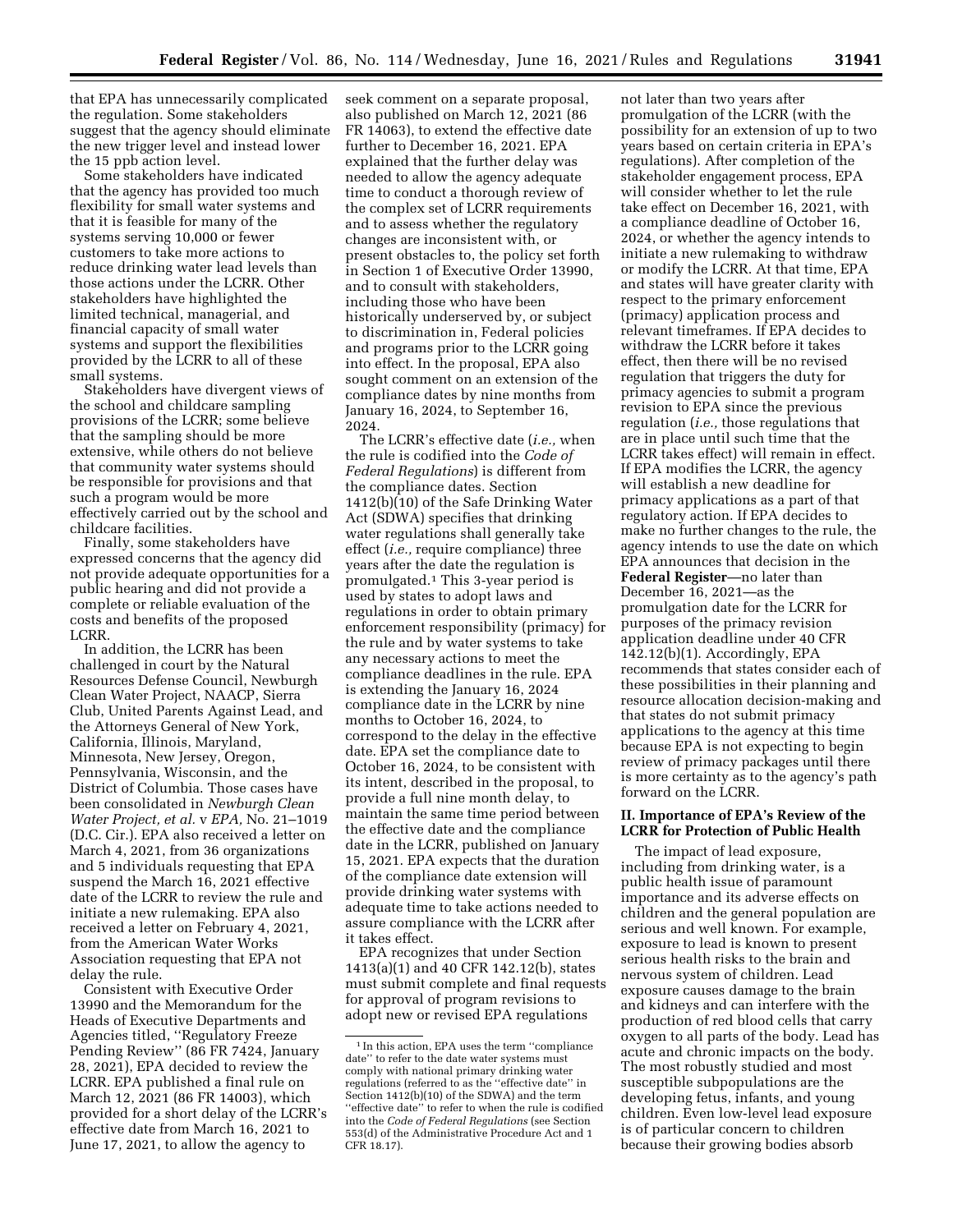more lead than adults do, and their brains and nervous systems are more sensitive to the damaging effects of lead. EPA estimates that drinking water can make up 20 percent or more of a person's total exposure to lead. Infants who consume mostly formula mixed with tap water can, depending on the level of lead in the system and other sources of lead in the home, receive 40 to 60 percent of their exposure to lead from drinking water used in the formula. Scientists have linked lead's effects on the brain with lowered intelligence quotient (IQ) and attention disorders in children. Young children and infants are particularly vulnerable to lead because the physical and behavioral effects of lead occur at lower exposure levels in children than in adults. During pregnancy, lead exposure may affect prenatal brain development. Lead is stored in the bones and it can be released later in life. Even at low levels of lead in blood, there is an increased risk of health effects in children (*e.g.,* less than 5 micrograms per deciliter) and adults (*e.g.,* less than 10 micrograms per deciliter).

The 2013 Integrated Science Assessment for Lead and the Health and Human Services National Toxicology Program Monograph on Health Effects of Low-Level Lead have both documented the association between lead and adverse cardiovascular effects, renal effects, reproductive effects, immunological effects, neurological effects, and cancer. EPA's Integrated Risk Information System (IRIS) Chemical Assessment Summary provides additional health effects information on lead.

Because of disparities in the quality of housing, community economic status, and access to medical care, lead in drinking water (and other media) disproportionately affects lower-income people. Minority and low-income children are more likely to live in proximity to lead-emitting industries and to live in urban areas, which are more likely to have contaminated soils, contributing to their overall exposure. Additionally, non-Hispanic black individuals are more than twice as likely as non-Hispanic whites to live in moderately or severely substandard housing, which is more likely to present risks from deteriorating lead based paint. The disparate exposure to all sources of environmental lead experienced by low-income and minority populations may be exacerbated because of their more limited resources for remediating lead service lines, which if present in a home, can be a significant source of lead exposure.

For example, stakeholders have raised concerns that, to the extent water systems rely on homeowners to pay for replacement of customer-owned portions of lines, lower-income homeowners may be unable to afford to replace lines, resulting in disparate levels of protection. In addition, a higher incidence of renting among lower-income people may prevent residents from removing lines where the property owner does not consent or finance replacement of the customerowned portion of the line. Moreover, the crisis in Flint, Michigan, has brought increased attention to the challenge of lead in drinking water systems across the country.

Prior to EPA's actions to delay the effective and compliance dates of the LCRR, litigants and stakeholders had expressed a wide range of concerns about the LCRR's requirements that addressed both the rule's ability to protect public health and the implementation burden that will be placed on systems and states. Specific components of the rule for which concerns have been raised include: The 15 parts per billion (ppb) action level; the 10 ppb trigger level; the lead service line inventory requirements, the lead service line replacement requirements; the flexibility given to small systems; and the sampling of drinking water at schools and child care facilities.

Given the paramount significance to the public's health for ensuring that lead in drinking water is adequately addressed under the SDWA, and the concerns raised by litigants and other stakeholders about the LCRR, it is critically important that EPA's review of the LCRR be deliberate and have the benefit of meaningful engagement with the affected public, including overburdened and underserved communities disproportionately affected by exposure to lead, prior to the rule going into effect.

# **III. Summary of Public Comments on the Extension of the Effective and Compliance Dates of the LCRR and EPA's Responses**

In the proposed rulemaking, EPA solicited public comment on ''the duration of the effective date and compliance date extensions and whether the compliance date extension should apply to the entire LCRR or certain components of the final rule.'' A summary of the comments received on the extensions, as well as the agency's responses is provided in this section.

The majority of commenters expressed support for the delay of the effective and compliance dates of the LCRR. These commenters, representing states, water systems, environmental and public health organizations, provided a number of reasons for their support as well as suggestions for how EPA should utilize the additional time. Commenters indicated that the delay would allow time for the agency to conduct a more thorough and complete review, collect and analyze new data, engage with stakeholders, and hold public meetings to solicit further comment on the LCRR as it relates to state and local implementation of drinking water standards, public health protections, lead in school drinking water issues, and specifically to listen to people who are living in communities disproportionately affected by exposure to lead and underserved communities suffering from lead-contaminated drinking water about their recommendations for the rule. Several commenters urged EPA to suspend the March 16, 2021 effective date of the LCRR to review the rule and initiate a new rulemaking to address issues with the rule published in the **Federal Register** on January 15, 2021 at 86 FR 4198. Commenters also expressed support for the 9-month compliance date extension from the current compliance date of January 16, 2024. Commenters stated that if the rule's effective date were delayed from March 16, 2021, to December 16, 2021, the compliance date should be delayed the same amount of time, ensuring that utilities do not lose any of the time they had been expecting to have available to implement the rule once there is regulatory certainty. Additional commenters indicated that the extension of the compliance date would allow resource-constrained systems and communities needed time to implement the regulatory requirements of the LCRR in general, and more specifically, the lead service line (LSL) inventory and school and child care facility monitoring requirements. Two commenters indicated that the compliance date should be delayed as long as possible.

EPA agrees with commenters that support a delay of the effective date of the LCRR to December 16, 2021. This time is necessary and sufficient to accommodate a thorough review of the requirements of the LCRR and engage with a wide range of stakeholders, including disproportionally affected and underserved communities on the issue of controlling lead in drinking water. The additional 6-month delay of the June 17, 2021 effective date to December 16, 2021, is necessary to develop, publicize, and implement a public engagement process that accommodates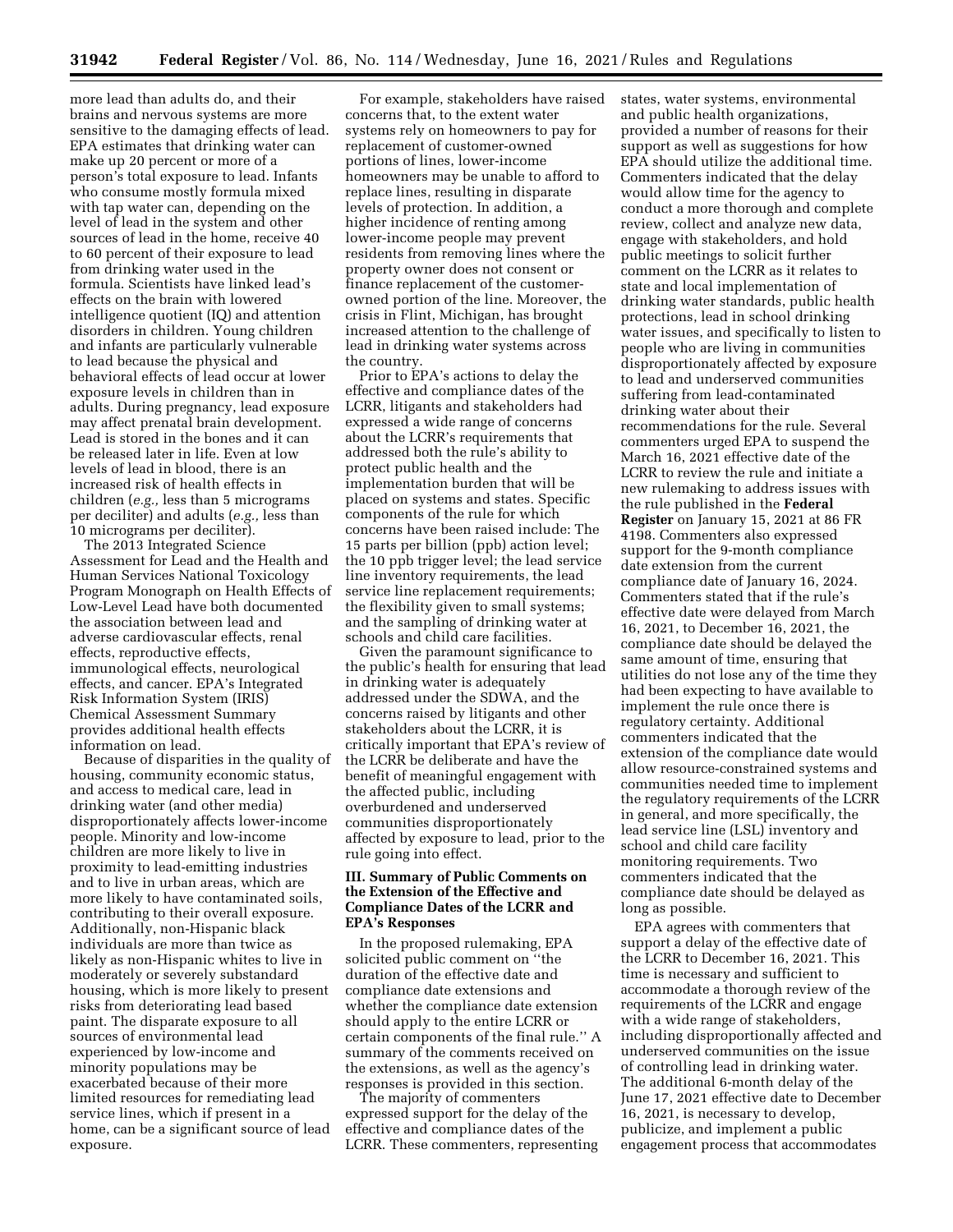the significant and widespread public interest in this rulemaking, coupled with the time needed to compile and evaluate input received during the public engagement process and make a decision as to whether to let the LCRR as published take effect or initiate a rulemaking to withdraw or modify the rule. EPA is currently implementing a public engagement plan that includes public listening sessions, community, tribal, and stakeholder roundtables, and a co-regulator meeting in addition to receiving written public comment on the LCRR as part of its engagement process. EPA believes that the extension of the effective date to December 16, 2021, is sufficient for the review of the LCRR in accordance with Executive Order 13990.

EPA also agrees with commenters that support the 9-month delay of the compliance date. The SDWA typically provides a 3-year time period for drinking water systems and states to assure compliance with new or revised drinking water standards. If the compliance date is not delayed, systems and states would expend resources now to assure compliance with the LCRR by January 16, 2024, particularly given the significant effort required to develop the LSL inventory, LSL replacement plan, and to re-evaluate the tap sampling locations used in their sampling pool, all of which are required before the compliance date and underpin the implementation of the larger requirements of the LCRR. EPA estimated in the economic analysis of the final LCRR that systems and states would spend between \$57–60 million, in 2016 dollars, in the first year following promulgation of the rule, working towards compliance by January 16, 2024. The majority of these funds are spent by systems to read and understand the new regulatory requirements, develop implementation plans, train staff, and participate in trainings and technical assistance interactions with the states; and by states to adopt the rule and develop the changes needed to their implementation programs, modify their data systems, provide training to their staff, and provide training and technical assistance to the regulated systems.

If EPA determines to initiate a rulemaking to withdraw the LCRR or significantly revise it as a result of the Executive Order 13990 review process, then these compliance expenditures might be unnecessary to comply with applicable regulatory requirements. Without a delay in the effective and compliance dates of the rule, states and regulated entities may make decisions and spend scarce resources on

compliance obligations that could change at the end of EPA's review period. To avoid imposing unnecessary costs on water systems and states, and to allow systems and states sufficient time to prepare for compliance once regulatory certainty has been achieved, EPA has determined to delay both the effective and compliance dates of the LCRR to December 16, 2021, and October 16, 2024, respectively.

EPA received a small number of comment letters that, in general, supported a delay in the effective date and compliance dates, but did not want the agency to delay the implementation of some of the regulatory requirements they felt would increase public health protection. These commenters indicated that the following improvements could be implemented during EPA's reconsideration of the other aspects of the LCRR: The LSL inventory requirements, improved corrosion control treatment requirements, and strengthened monitoring provisions, including provisions that would prevent sampling that is likely to underestimate the actual lead levels in drinking water. Other commenters indicated that any delay to the LCRR effective date and compliance date must apply to the entire LCRR given the interrelated nature of the different aspects of the rule. According to these commenters, having the compliance date extension apply to the LCRR in its entirety will simplify communication, reduce complexity and confusion, improve compliance by the regulated community, and provide additional time to obtain the data management tools and resources required to implement the rule.

Because there is only one effective date for the LCRR, it can take effect or be withdrawn only in its entirety. EPA cannot selectively allow some aspects of the rule to become effective in advance of other parts of the rule without undertaking a separate notice and comment rulemaking. While EPA could establish different compliance dates for different parts of the LCRR as part of a notice and comment rulemaking, the agency has determined not to do so at this time because it would predetermine the outcome of the public stakeholder process, create confusion for implementing authorities and regulated entities, impose potentially unnecessary costs, and undermine the re-evaluation process by diverting agency and stakeholder resources that would otherwise be devoted to the reevaluation process. EPA is currently seeking input on all aspects of the rule as part of the stakeholder engagement process. To proceed with

implementation of selected portions of the rule during EPA's review of the entire rule would be both impractical and inconsistent with the agency's stated intention to re-evaluate the LCRR in light of stakeholder input on the entire LCRR. Moreover, as explained in the proposal, stakeholders have raised concerns with nearly all aspects of the LCRR, including the LSL inventory requirements. Therefore, EPA has determined to delay the effective date and all of the compliance dates in the rule at this time.

EPA received a total of four comment letters indicating opposition to the extensions of the effective and compliance dates, and an additional two that did not explicitly support or oppose the delay in the effective and compliance dates of the LCRR. In general, the commenters opposing the extensions stated that delaying the effective and compliance dates would delay the public health improvements that would be achieved with implementing the LCRR, in part or in total, as finalized on January 15, 2021.

The comments opposing a delay in the compliance deadline include the following, from the Association of Metropolitan Water Agencies (AMWA), which stated that it ''has concerns that EPA's proposal to delay the effective date . . . would postpone the significant public health improvements that will be achieved by implementing the rule as finalized.'' They go on to state, ''the benefits of this [delay] must be weighed against the costs of postponing the public health improvements that will be achieved when water systems begin to comply with the final rule in its current form.'' AMWA identifies the customer-initiated LSL replacement provision, the LSL inventory, and the school and child-care testing provisions as public health improvements that would be postponed by a delay of the rule effective and compliance dates. Also, the Kentucky and Tennessee Water Utility Councils (KY/TN WUC) of the American Water Works Association stated that they ''are concerned that extending the dates of the Rule could delay the enhanced awareness, detection, communication, and elimination of potential lead exposure in communities.'' Another public commenter opposed the effective and compliance date extensions, arguing that EPA should instead simultaneously implement and revise the LCRR because of certain aspects of the rule that the commenter claims ''would provide immediate public health benefits''—such as the LSL inventory and associated public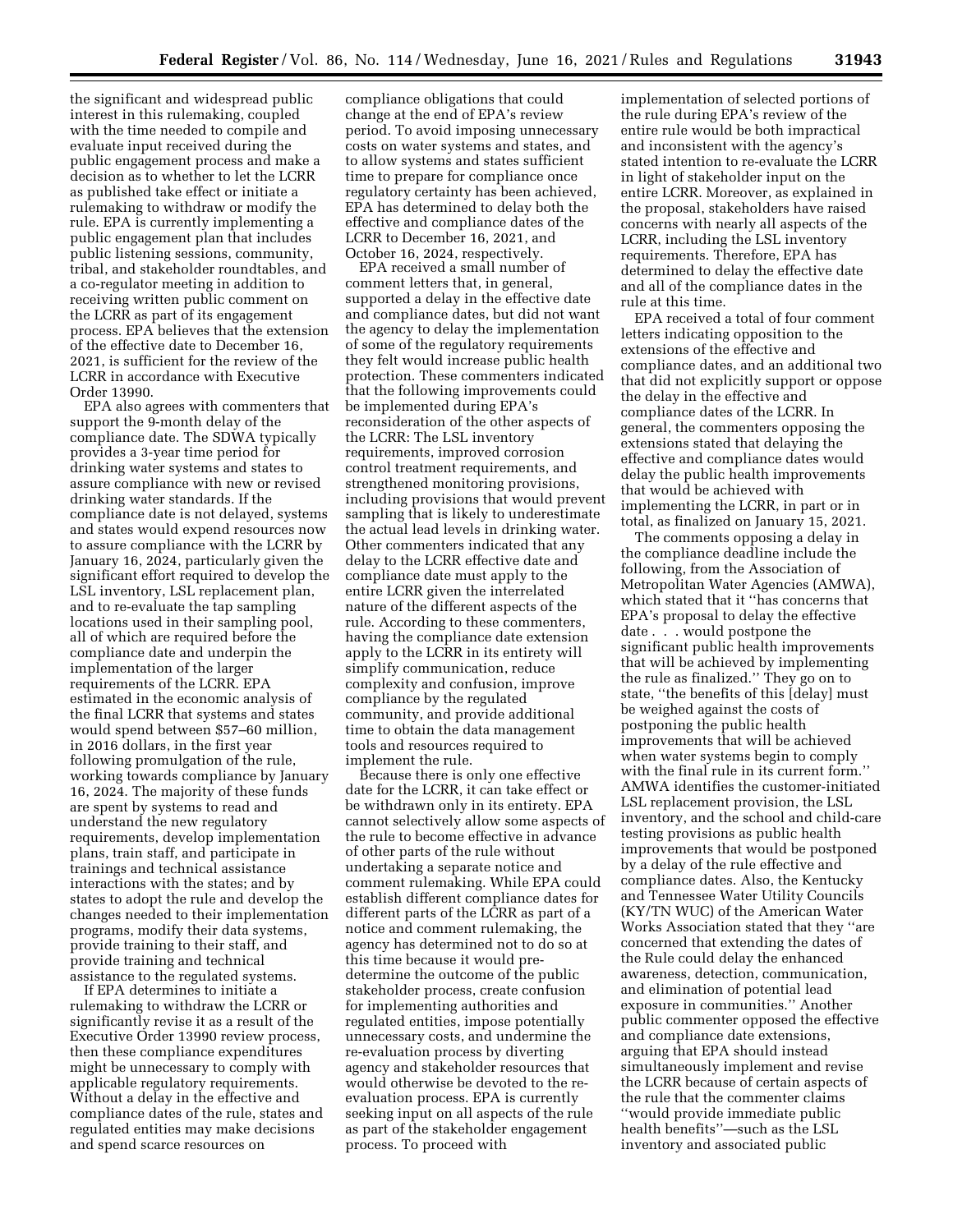notification requirements, as well as changes in the sampling requirements.

Similarly, one anonymous commenter argued that to delay the rule is tantamount to repeal of the rule and that EPA has not analyzed the effects on human health of the delay that the LCRR was designed to benefit, or considered why it is worth forgoing the benefits of the rule for nine months in exchange for evaluation of the LCRR which, the commenter claims, could be done without delaying the compliance dates. The commenter also claims that EPA has failed to provide a meaningful opportunity for the public to comment ''[b]ecause of these substantive oversights, including the failure to consider the merits of the LCRR and the deficiencies of the preexisting requirements in its proposal that would allow those preexisting requirements to remain in effect for a longer period of time.''

The KY/TN WUC opposed the delay of the LCRR effective and compliance dates, noting that EPA has already conducted extensive outreach during the development of the LCRR, stating, ''EPA's thorough and extensive review and stakeholder engagement process resulted in a final Rule that strengthens every aspect of the current rule and accelerates actions that can reduce lead in drinking water.'' This concept of EPA having already conducted extensive outreach was echoed by AMWA, noting that the agency ''has been discussing options for the rule with these communities, other stakeholders, and the public since at least 2010.'' However, AMWA ''agrees that engagement with at-risk communities is critical.'' The commenter opposing the delay and arguing that EPA should simultaneously implement and revise the LCRR, also expressed support for EPA's effort to seek additional stakeholder input on the LCRR. Another comment letter, from the American Water Works Association (AWWA) recommended that EPA consider the extensive outreach that the agency has already conducted on the LCRR.

EPA received two comment letters that did not explicitly support or oppose the delay in the effective and compliance dates of the LCRR. One comment letter, jointly signed by the U.S. Conference of Mayors, the National League of Cities, and the National Association of Counties, indicated that the LCRR as published on January 15, 2021, at 86 FR 4198 ''satisfactorily addressed the local government perspective in both protecting public health and reducing lead contamination of drinking water.'' Another comment letter from AWWA requests that the

effective and compliance dates be extended in an amount commensurate with the additional time used for stakeholder outreach. AWWA noted that the ''[u]ncertainty . . . which is naturally generated through reconsideration efforts'' will make it difficult for public water systems to prepare for compliance and make investments needed to meet the interrelated requirements of the rule, as such efforts may prove to be wasted or wasteful if the Rule ultimately changes in its particulars.'' Accordingly, AWWA requests that ''all extensions to the effective date of the LCRR and any subsequent agency activity that seeks to change the LCRR should be accompanied by an extension to the compliance timeframes.'' AMWA, though opposing the delays in the LCRR implementation, also expressed support for an extension of the compliance dates by nine months if EPA delays the June 17, 2021 effective date of the rule.

For reasons discussed in the proposal and this action, EPA disagrees with the commenters asserting that the LCRR, as published on January 15, 2021, at 86 FR 4198, should take effect on June 17, 2021. EPA provided a reasoned explanation in the proposal for the delayed effective and compliance dates while the agency conducts this reevaluation. The explanation identified EPA's concern that water systems and states could unnecessarily expend significant resources on compliance with a rule that may ultimately be withdrawn or substantially modified and, which many commenters have urged, may not be a sufficient improvement in public health protection in comparison to the existing protection of the LCR, or even possibly reduce public health protections.

This action will enable EPA to engage with communities, stakeholders, tribes, and states to gather more information about their concerns with the LCRR and to share information about actions that can reduce drinking water lead exposure. The LCRR virtual engagement process is providing benefits in three ways. First, the engagement is increasing public and community awareness of the potential harmful health effects of lead and the ways individuals and communities may proactively reduce their exposure. Because the effective implementation of drinking water lead reduction requirements, such as LSL replacement, depends on the actions of both water systems and private citizens, the increased awareness fostered by EPA's LCRR review outreach activities will improve the implementation of the LCRR and/or a future lead in drinking

water regulatory action. Second, the information gained by the agency from listening to the public and communities that have been dealing with lead in drinking water issues across the country will provide EPA with new information that will help in the development of more effective implementation guidance for the LCRR or any future revisions of the LCRR. Information gathered from this process may be especially useful for the guidance on developing the initial LSL inventory and the LSL replacement plan. Third, the delay of the effective date, to engage with communities, will allow the agency to potentially develop future regulatory revisions to the Lead and Copper Rule, consistent with Executive Order 13990, that will be more effective at reducing the lead in drinking water in real world communities and better at targeting disadvantaged underserved communities.

EPA's economic analysis of the LCRR supports the conclusion that the relatively-short delay in the effective date and compliance dates for this rule, in particular, will not significantly reduce the benefits of the LCRR. The economic analysis of the final LCRR estimated that the annual total incremental cost of the regulatory requirements, in 2016 dollars, would range from \$161 to \$335 million at the 3 percent discount rate, and \$167 to \$372 million at the 7 percent discount rate. The annual total incremental monetized benefits, in 2016 dollars, of the final rule were estimated to be between \$223 to \$645 million, at a 3 percent discount rate, and \$39 to \$119 million at the 7 percent discount rate. The delay of the original compliance date, of January 16, 2024, by nine months pushes back in time both the cost born by complying entities and the monetized benefits received by the public as a result of lower lead levels in drinking water, by nine months, assuming all other environmental and regulatory conditions remain the same. EPA selected the conservative assumption of modeling a one year delay in the regulatory costs and benefits impacts. The estimated annual total incremental cost of the rule given the one-year delay ranged from \$153 to \$320 million, at the 3 percent discount rate, and \$155 to \$346 million at the 7 percent discount rate, in 2016 dollars. The monetized annual incremental benefits, in 2016 dollars, given a oneyear delay of the compliance date would range from \$213 to \$616 million, at the 3 percent discount rate, and \$37 to \$111 million at the 7 percent discount rate. The estimated change in the monetized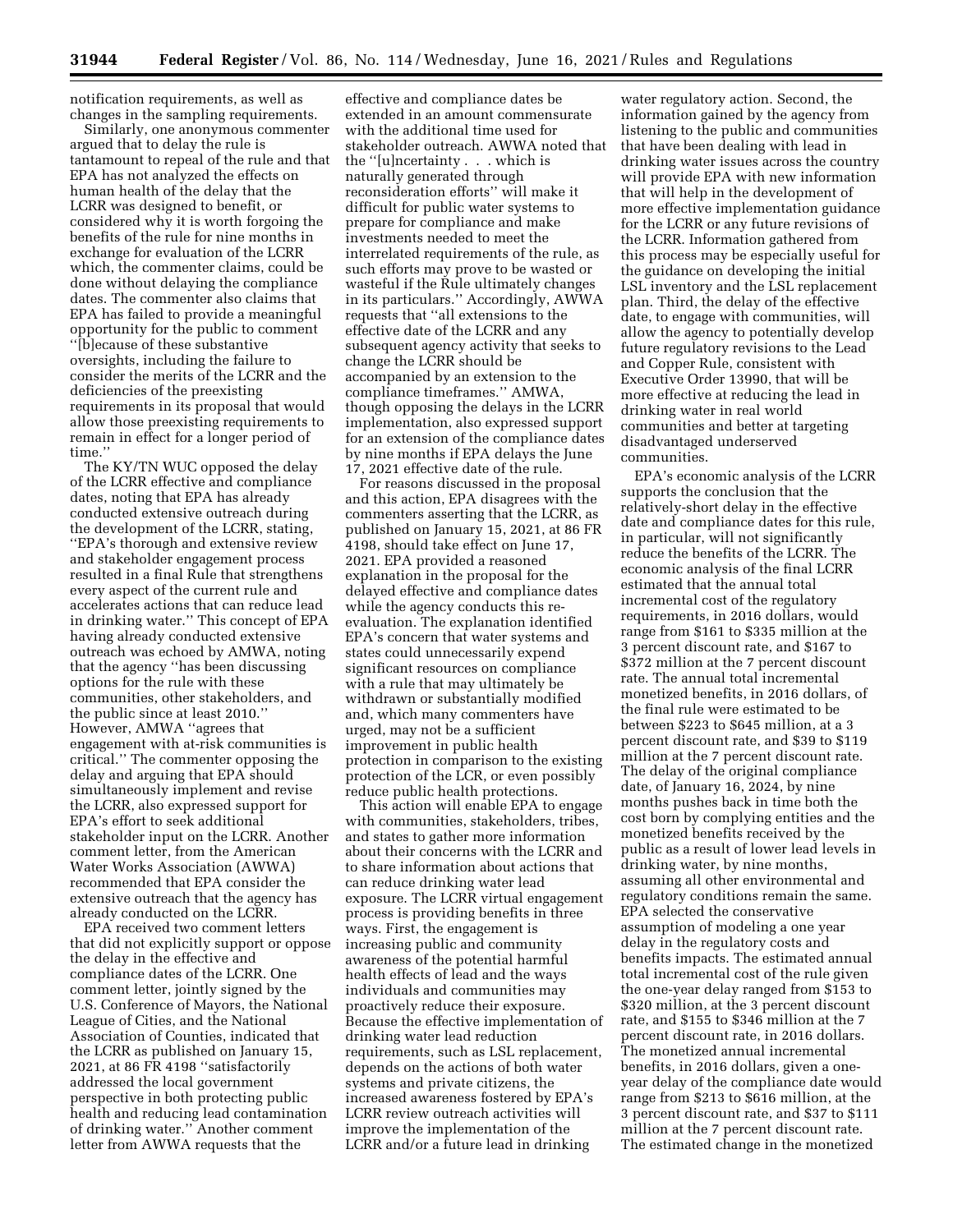incremental annualized social costs and benefits of the delay in the compliance date are approximately of equal size over the 35-year period of analysis (\$7 to \$27 million for costs and \$3 to \$29 million for benefits in 2016 dollars), but, as previously discussed, the expected first year (post rule effective date) expenditures by systems and states would be between \$57–60 million, in 2016 dollars. These first-year expenditures to prepare for regulatory compliance with the LCRR could be unnecessary if EPA determines to initiate a rulemaking to withdraw or significantly revise the LCRR as a result of the Executive Order 13990 review process. The estimated first year (post rule effective date) benefits are zero given that the regulatory requirements that produce monetized benefits are not implemented until the compliance date three years after the effective date.

Moreover, EPA notes that there is an existing National Primary Drinking Water Rule, the Lead and Copper Rule, that will continue to provide public health protection and benefits during this short delay in the most recent revisions to that rule. Water systems will continue to implement the LCR, which includes requirements to monitor for lead and optimize corrosion control treatment.

Given the relatively small impact to the stream of monetized social costs and benefits over the 35-year period of analysis, which has the potential to dramatically change based on the results of EPA's Executive Order 13990 review process, the significant and potentially unnecessary implementation expenses estimated in the first year following the original effective date, of March 16, 2021; the need to provide systems and states sufficient time to prepare for compliance; the potential positive gains to implementation and collection of new information; and, the existing safeguards to protect against lead contamination in drinking water, EPA has determined to delay both the effective and compliance dates of the LCRR to December 16, 2021, and October 16, 2024, respectively.

EPA also disagrees with those commenters that suggested EPA let the LCRR take effect on June 17, 2021, and then initiate a process to revise it. Although EPA carefully considered whether to allow the rule to take effect on June 17, 2021, while postponing the compliance dates for only certain aspects of the rule, EPA has determined not to do so at this time because it would pre-determine the outcome of the public stakeholder process, create confusion for implementing authorities and regulated entities, impose

potentially unnecessary costs, and undermine the re-evaluation process by diverting EPA and stakeholder resources that would otherwise be devoted to the re-evaluation process. Moreover, as explained in the proposal, stakeholders have raised concerns with nearly all aspects of the LCRR, including the LSL inventory requirements. Accordingly, EPA has determined that this approach, to let the rule take effect while postponing compliance dates for some aspects of the rule, is not appropriate at this time.

EPA agrees that in developing the LCRR it has already conducted extensive stakeholder engagements. However, to the extent commenters are suggesting that additional stakeholder input is not warranted at this time, the agency disagrees. EPA did not conduct any public meetings on the LCRR revisions in the two years prior to promulgation of the final rule, which includes the time period between the proposal and the final rule. Similarly, in the two years preceding promulgation of the final rule, EPA did not conduct any targeted meetings to get input on the proposed revisions from communities historically underserved by, or subject to discrimination in, Federal policies and programs, or those communities that have been significantly affected by lead in drinking water. The information shared by these communities could prove to be valuable in understanding potential rule implementation issues that could lead to improved and more effective LCRR requirements and implementation guidance. As discussed previously, EPA agrees with commenters that the delay of the effective date warrants a delay in the compliance dates for the rule. EPA's reevaluation of the LCRR creates regulatory uncertainty during the 3-year time period typically provided for drinking water systems and states to assure compliance with new or revised drinking water standards. If the compliance date is not delayed, systems and states would expend resources now, to assure compliance with the LCRR by January 16, 2024. EPA estimated in the economic analysis of the final LCRR that systems and states would spend between \$57–60 million, in 2016 dollars, in the first year following promulgation of the rule working towards compliance. If EPA were to initiate a rulemaking to withdraw or significantly revise the LCRR, then these compliance expenditures would be unnecessary to comply with applicable regulatory requirements. Therefore, EPA is delaying the compliance date of the LCRR to October 16, 2024, to avoid

imposing these potentially unnecessary costs on water systems and states, and to allow systems and states sufficient time to prepare for compliance once regulatory certainty has been achieved.

EPA has complied with the applicable Administrative Procedure Act and SDWA requirements for this rule. If EPA decides that further regulatory changes are necessary, EPA will comply with the applicable requirements of the Administrative Procedure Act and the SDWA, and conform to the relevant EOs, including EOs 13132 and 13175, regarding federalism and tribal consultations, respectively.

Many commenters on the proposal to extend the effective and compliance dates also provided input on all aspects of the LCRR, including the action and trigger levels, LSL inventories, LSL replacement requirements, as well as the requirements for optimal corrosion control treatment, tap sampling, public education and notification, and school sampling, and EPA's compliance with both the substantive and procedural requirements for promulgation of a revised drinking water regulation. The extent and breadth of these comments demonstrates the significant concern that stakeholders, from a range of perspectives, have with the LCRR and the procedures EPA followed in promulgating the rule. EPA appreciates this input on the LCRR and is considering these comments as part of its re-evaluation process.

#### **IV. Final Rule Revisions**

This final rule extends the effective date of the National Primary Drinking Water Regulations: Lead and Copper Rule Revisions (LCRR) to December 16, 2021. This rule also extends the compliance date to October 16, 2024.

The significant factual, legal, and policy issues identified by stakeholders and litigants, and summarized in Section II of this document, warrant careful and considerate review of the rule, as well as relief from the compliance deadlines as EPA considers these issues. After publication of the final National Primary Drinking Water Regulation, states and water systems commence activities to achieve compliance with the rule by the deadline established in the LCRR based on the requirements of Section 1412(b)(10) of the SDWA. Under the final rule promulgated on January 15, 2021, water systems will begin the actions to prepare LSL inventories, and, as appropriate, to prepare LSL replacement plans. The postponement of compliance dates through this action is intended as a stopgap measure to prevent the unnecessary expenditure of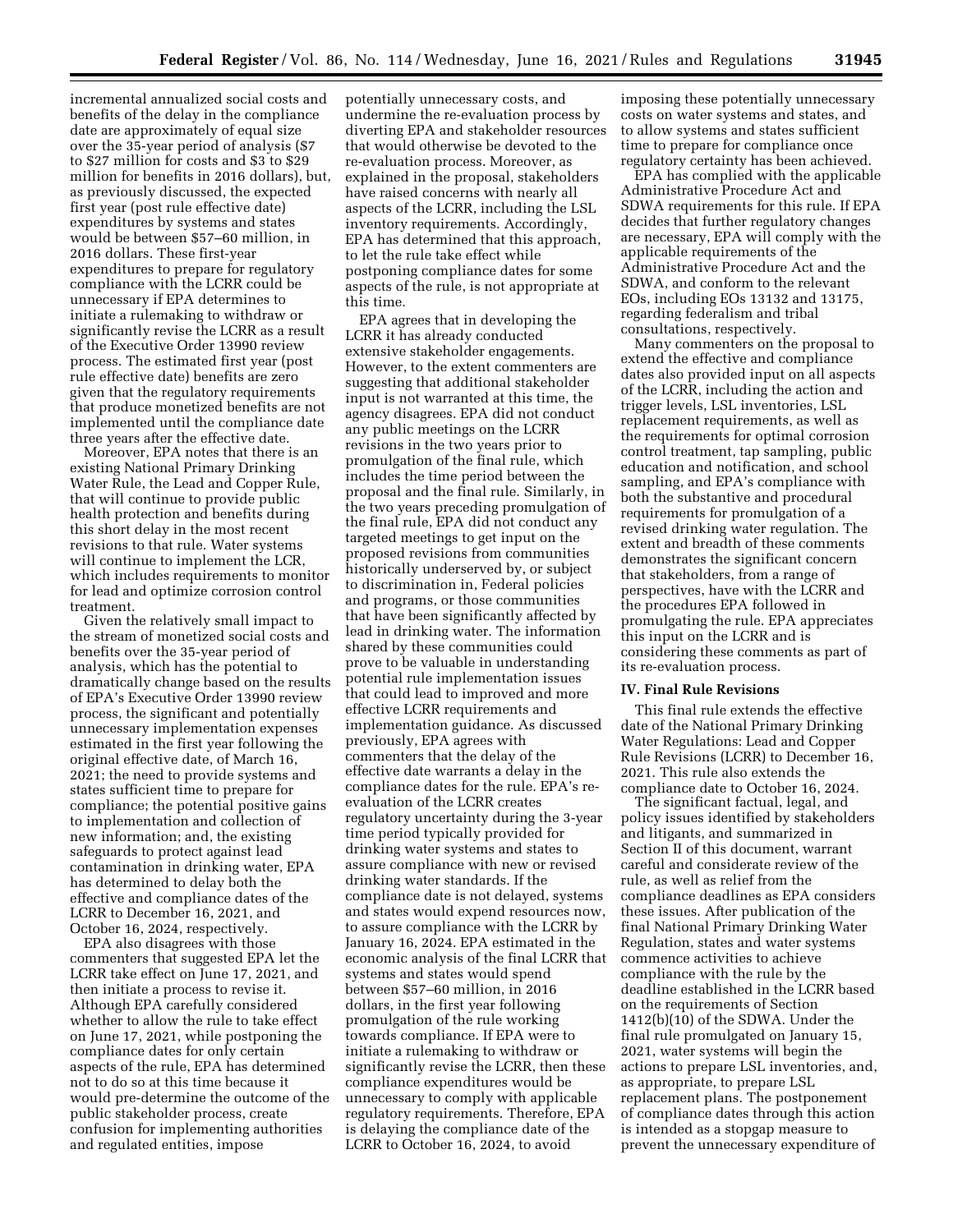resources by water systems on those efforts until EPA completes its review of the LCRR and can provide some certainty that the regulatory requirements will not be changed. Without a delay in the effective and compliance dates of the rule, regulated entities may make decisions and spend scarce resources on compliance obligations that could change at the end of EPA's review period.

Section 1412(b)(9) of the SDWA authorizes EPA to review and revise national primary drinking water rules ''as appropriate'' and directs that any revision ''shall maintain, or provide for greater, protection of the health of persons.'' 42 U.S.C. 300g–1(b)(9). This delay is consistent with EPA's exercise of this discretionary authority to revise its drinking water rules.

EPA will engage with stakeholders during this time period to evaluate the rule and determine whether to initiate a process to revise components of the rule. If EPA decides to withdraw the LCRR, the agency will propose, take comment on, and issue a withdrawal prior to December 16, 2021. If EPA decides it is appropriate to modify the LCRR, it will consider whether those modifications warrant further extensions to compliance dates for the requirements that will be modified to provide time to promulgate those revisions before water systems and states must take actions to comply. If EPA decides to revise the LCRR, the agency will follow the requirements of the SDWA and other applicable statues and EOs to propose and promulgate those revisions.

# **V. Compliance With the Administrative Procedure Act**

Section 553(d) of the Administrative Procedure Act (APA), 5 U.S.C. Chapter 5, generally provides that rules may not take effect until 30 days after they are published in the **Federal Register**. The purpose of this APA provision is to ''give affected parties a reasonable time to adjust their behavior before the final rule takes effect.'' *Omnipoint Corp.* v. *Fed. Commc'n Comm'n,* 78 F.3d 620, 630 (D.C. Cir. 1996); *see also United States* v. *Gavrilovic,* 551 F.2d 1099, 1104 (8th Cir. 1977) (quoting legislative history). However, when an agency grants or recognizes an exemption or relieves a restriction, affected parties do not need a reasonable time to adjust because the effect is not adverse. Thus, APA Section 553(d) allows an effective date less than 30 days after publication for any rule that ''grants or recognizes an exemption or relieves a restriction'' (see 5 U.S.C.  $553(d)(1)$ ). An accelerated effective date may also be appropriate

for good cause pursuant to APA Section 553(d)(3) where an agency can ''balance the necessity for immediate implementation against principles of fundamental fairness, which require that all affected persons be afforded a reasonable amount of time to prepare for the effective date of its ruling.'' Gavrilovic, 551 F.2d at 1105.

EPA has determined that this final rule is effective immediately upon publication because it relieves a restriction by extending the effective date and compliance deadlines of the LCRR, thereby providing water systems with additional time to come into compliance. In addition, there is good cause for immediate implementation of these provisions because, as previously explained, the impact of this rule is to ensure that water systems do not unnecessarily expend resources to come into compliance with the LCRR until EPA concludes its review and stakeholder engagement process and makes a decision as to whether to revise the LCRR in whole or in part or to let it take effect as published on January 15, 2021.

#### **VI. Statutory and Executive Order Reviews**

*A. Executive Order 12866: Regulatory Planning and Review and Executive Order 13563: Improving Regulation and Regulatory Review* 

This action is a significant regulatory action that was submitted to the Office of Management and Budget (OMB) for review. Any changes made in response to OMB recommendations have been documented in the docket.

#### *B. Paperwork Reduction Act (PRA)*

This action does not impose any new information collection burden under the PRA. OMB has previously approved the information collection activities contained in the existing regulations and has assigned OMB control number 2040–0204. This action delays of the effective and compliance dates of the LCRR until December 16, 2021 and October 16, 2024, respectively, and does not alter any of the information collection activities required under the LCRR.

## *C. Regulatory Flexibility Act (RFA)*

EPA certifies that this action will not have a significant economic impact on a substantial number of small entities under the RFA. In making this determination, the impact of concern is any significant adverse economic impact on small entities. An agency may certify that a rule will not have a significant economic impact on a

substantial number of small entities if the rule relieves regulatory burden, has no net burden or otherwise has a positive economic effect on the small entities subject to the rule. This action delays compliance with the regulatory requirements of the LCRR and does not impose any additional requirements on either large or small entities. EPA has therefore concluded that this action will have no net regulatory burden for all directly regulated small entities.

#### *D. Unfunded Mandates Reform Act (UMRA)*

This action does not contain any unfunded mandate as described in UMRA, 2 U.S.C. 1531–1538, and does not significantly or uniquely affect small governments. The action imposes no enforceable duty on any state, local or tribal governments or the private sector.

#### *E. Executive Order 13132: Federalism*

This action does not have federalism implications. It will not have substantial direct effects on the states, on the relationship between the National Government and the states, or on the distribution of power and responsibilities among the various levels of government.

## *F. Executive Order 13175: Consultation and Coordination With Indian Tribal Governments*

This action does not have tribal implications as specified in Executive Order 13175. The Executive order defines tribal implications as ''actions that have substantial direct effects on one or more Indian Tribes, on the relationship between the Federal Government and Indian Tribes, or on the distribution of power and responsibilities between the Federal Government and Indian Tribes.'' The delay of the effective and compliance dates of the LCRR until December 16, 2021 and October 16, 2024, respectively, will not have a substantial direct effect on one or more tribes, change the relationship between the Federal Government and tribes, or affect the distribution of power and responsibilities between the Federal Government and Indian Tribes. Thus, Executive Order 13175 does not apply to this action.

# *G. Executive Order 13045: Protection of Children From Environmental Health Risks and Safety Risks*

EPA interprets Executive Order 13045 as applying only to those regulatory actions that are economically significant, per the definition of ''covered regulatory action'' in Section 2–202 of the Executive order. This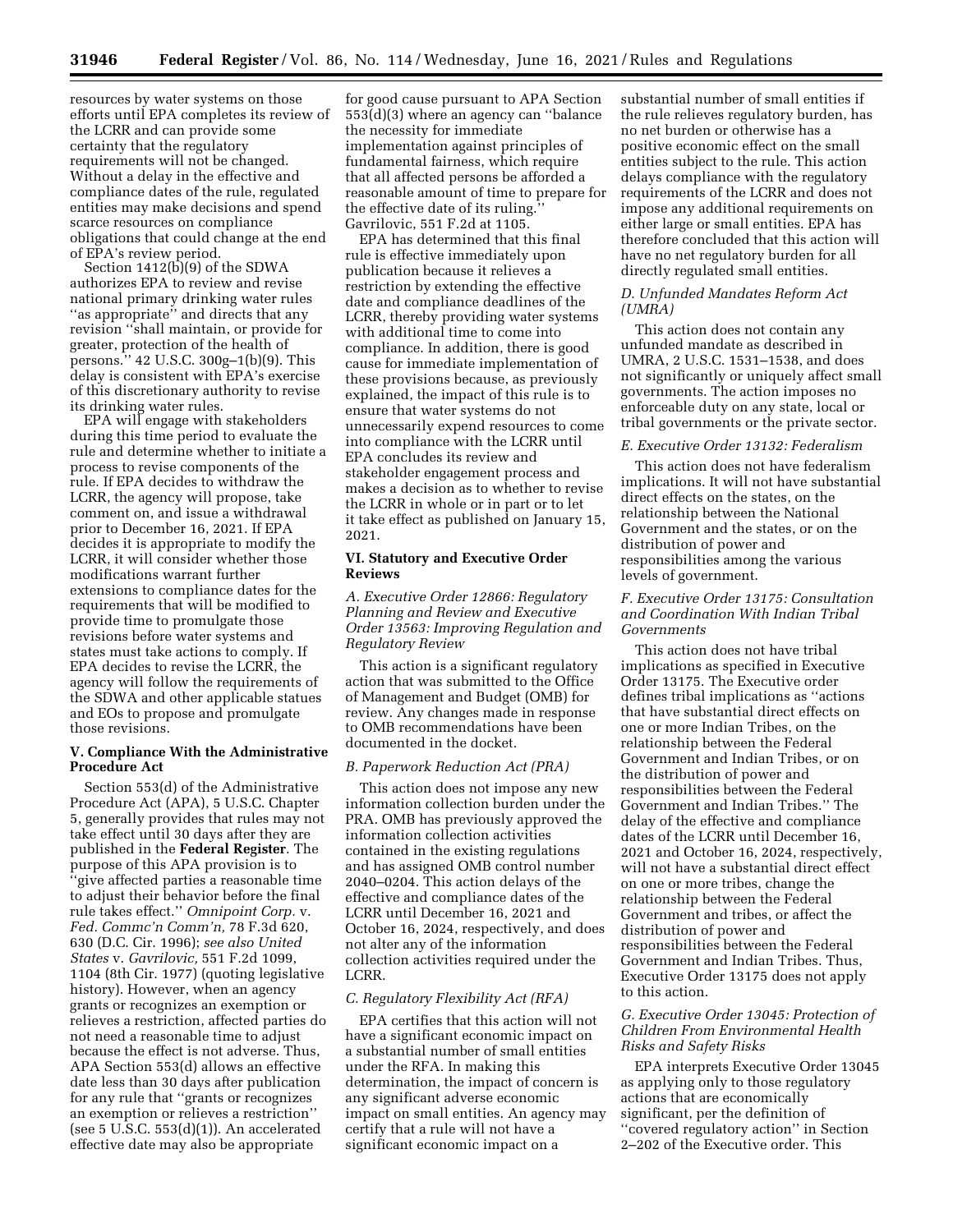action is not subject to Executive Order 13045 because the delays of the effective and compliances dates, until December 16, 2021 and October 16, 2024, respectively, do not have a significant economic impact.

## *H. Executive Order 13211: Actions Concerning Regulations That Significantly Affect Energy Supply, Distribution, or Use*

This action is not a ''significant energy action'' because it is not likely to have a significant adverse effect on the supply, distribution or use of energy. EPA has concluded that the delay of the effective and compliance dates of the LCRR, which were published in the **Federal Register** on January 15, 2021, until December 16, 2021 and October 16, 2024, respectively, is not likely to have adverse energy effects. This conclusion is based on the fact that delaying the regulatory requirements of the LCRR will reduce near term demand for energy commodities that would be required to install and operate corrosion control equipment, remove LSLs, or produce and deliver public education materials.

# *I. National Technology Transfer and Advancement Act (NTTAA)*

This rulemaking does not involve technical standards.

# *J. Executive Order 12898: Federal Actions to Address Environmental Justice in Minority Populations and Low-Income Populations*

EPA believes that it is not feasible to determine whether this action has disproportionately high and adverse effects on minority populations, lowincome populations and/or indigenous peoples, as specified in Executive Order 12898 (59 FR 7629, February 16, 1994).

The purpose of this rule is to extend effective date of the LCRR to December 16, 2021, to allow EPA to conduct a review of the LCRR, under Executive Order 13990, and consult with stakeholders, including those who have been historically underserved by, or subject to discrimination in, Federal policies and programs prior to the LCRR going into effect. Because EPA is still in the collection process of potentially significant environmental justice information on the distributional impacts of drinking water lead-related regulatory requirements, it is not feasible to determine with certainty the impact of the delay of the effective and compliance dates of the LCRR.

## *K. Congressional Review Act (CRA)*

This action is subject to Subtitle E of the Small Business Regulatory

Enforcement Fairness Act of 1996 (also known as the Congressional Review Act or CRA), and EPA will submit a rule report to each House of the Congress and to the Comptroller General of the United States. The Office of Information and Regulatory Affairs has determined that this action is not a ''major rule'' as defined by 5 U.S.C. 804(2).

#### **List of Subjects in 40 CFR Part 141**

Environmental protection, Copper, Drinking water, Indians—lands, Intergovernmental relations, Lead, Lead service line, Reporting and recordkeeping requirements, Water supply.

#### **Michael S. Regan,**

*Administrator.* 

For the reasons stated in the preamble, the Environmental Protection Agency amends 40 CFR part 141 as follows:

## **PART 141—NATIONAL PRIMARY DRINKING WATER REGULATIONS**

■ 1. The authority citation for part 141 continues to read as follows:

**Authority:** 42 U.S.C. 300f, 300g–1, 300g–2, 300g–3, 300g–4, 300g–5, 300g–6, 300j–4, 300j–9, and 300j–11.

■ 2. Amend § 141.80 by revising paragraphs (a)(2) through (4) to read as follows:

#### **§ 141.80 General requirements.**

(a) \* \* \*

(2) The requirements of this subpart are effective as of December 16, 2021.

(3) Community water systems and non-transient, non-community water systems must comply with the requirements of this subpart no later than October 16, 2024, except where otherwise specified in §§ 141.81, 141.84, 141.85, 141.86, and 141.90, or where an exemption in accordance with 40 CFR part 142, subpart C or F, has been established by the Administrator.

(4)(i) Between December 16, 2021, and October 16, 2024, community water systems and non-transient, noncommunity water systems must comply with 40 CFR 141.80 through 141.91, as codified on July 1, 2020.

(ii) If an exemption from subpart I of this part has been issued in accordance with 40 CFR part 142, subpart C or F, prior to December 16, 2021, then the water systems must comply with 40 CFR 141.80 through 141.91, as codified on July 1, 2020, until the expiration of that exemption.

■ 3. Amend § 141.84 by revising paragraphs (a)(1) and (b) introductory text to read as follows:

\* \* \* \* \*

## **§ 141.84 Lead service line inventory and replacement requirements.**

(a) \* \* \*

(1) All water systems must develop an initial inventory by October 16, 2024, and submit it to the primacy agency in accordance with § 141.90(e). \* \* \* \* \*

(b) *Lead service line replacement plan.* All water systems with one or more lead, galvanized requiring replacement, or lead status unknown service lines in their distribution system must, by October 16, 2024, submit a lead service line replacement plan to the State in accordance with § 141.90(e). The lead service line replacement plan must be sufficiently detailed to ensure a system is able to comply with the lead service line replacement requirements in accordance with this section. The plan must include a description of: \* \* \* \* \*

 $\blacksquare$  4. Amend § 141.86 by revising paragraphs  $(d)(1)(i)$  and  $(d)(1)(ii)$ introductory text to read as follows:

**§ 141.86 Monitoring requirements for lead and copper in tap water.** 

- \* \* \* \* \*
	- (d) \* \* \*
	- $(1) * * * *$

(i) All water systems with lead service lines, including those deemed optimized under § 141.81(b)(3), and systems that did not conduct monitoring that meets all requirements of this section (*e.g.,* sites selected in accordance with paragraph (a) of this section, samples collected in accordance with paragraph (b) of this section, etc.) between January 15, 2021, and October 16, 2024, must begin the first standard monitoring period on January 1 or July 1 in the year following October 16, 2024, whichever is sooner. Upon completion of this monitoring, systems must monitor in accordance with paragraph (d)(1)(ii) of this section.

(ii) Systems that conducted monitoring that meets all requirements of this section (*e.g.,* sites selected in accordance with paragraph (a) of this section, samples collected in accordance with paragraph (b) of this section, etc.) between January 15, 2021, and October 16, 2024, and systems that have completed monitoring under paragraph  $(d)(1)(i)$  of this section, must continue monitoring as follows:

\* \* \* \* \*

 $\blacksquare$  5. Amend § 141.90 by revising paragraphs (e)(1) and (2) to read to read as follows:

# **§ 141.90 Reporting requirements.**

\* \* \* \* \* (e) \* \* \*